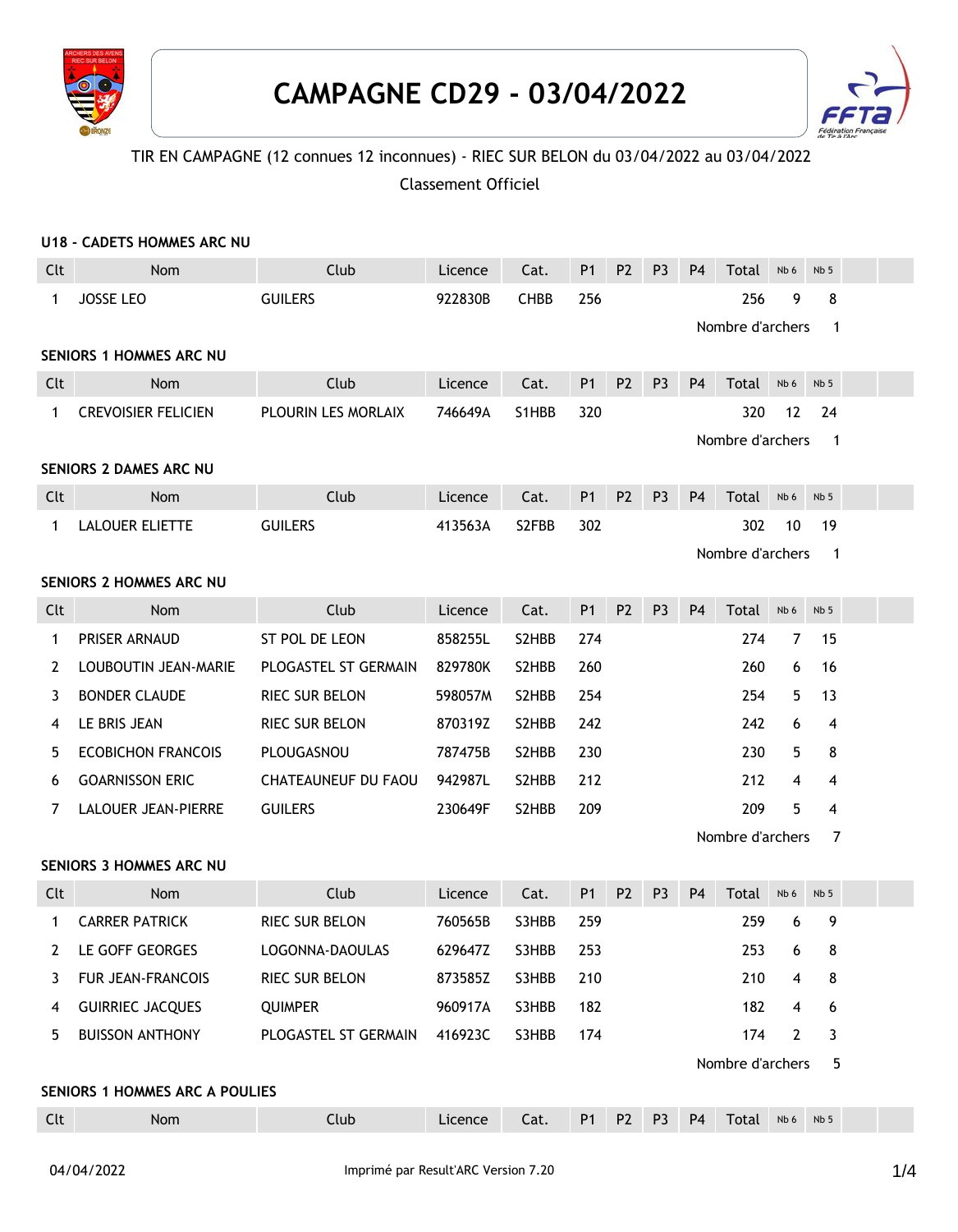| 1                                     | LE BAUT LUCAS                             | LOGONNA-DAOULAS            | 609586U       | S1HCO              | 391            |                |                |                                    | 391              | 39             | 25              |  |  |
|---------------------------------------|-------------------------------------------|----------------------------|---------------|--------------------|----------------|----------------|----------------|------------------------------------|------------------|----------------|-----------------|--|--|
| 2                                     | <b>BOISSEAU MAXIME</b>                    | PLOGASTEL ST GERMAIN       | 853553A       | S1HCO              | 330            |                |                |                                    | 330              | 14             | 23              |  |  |
|                                       |                                           |                            |               |                    |                |                |                |                                    | Nombre d'archers |                | $\overline{2}$  |  |  |
|                                       | SENIORS 2 HOMMES ARC A POULIES            |                            |               |                    |                |                |                |                                    |                  |                |                 |  |  |
| Clt                                   | Nom                                       | Club                       | Licence       | Cat.               | P1             | P <sub>2</sub> | P <sub>3</sub> | P <sub>4</sub>                     | Total            | Nb 6           | Nb <sub>5</sub> |  |  |
| 1                                     | <b>BIZIEN YANNICK</b>                     | <b>CHATEAUNEUF DU FAOU</b> | 277047N       | S <sub>2</sub> HCO | 303            |                |                |                                    | 303              | $\overline{7}$ | 23              |  |  |
|                                       | Nombre d'archers                          |                            |               |                    |                |                |                |                                    | -1               |                |                 |  |  |
| <b>SENIORS 3 HOMMES ARC A POULIES</b> |                                           |                            |               |                    |                |                |                |                                    |                  |                |                 |  |  |
| Clt                                   | Nom                                       | Club                       | Licence       | Cat.               | P1             | P <sub>2</sub> | P <sub>3</sub> | P <sub>4</sub>                     | Total            | Nb 6           | Nb <sub>5</sub> |  |  |
| 1                                     | <b>GUILY ROBERT</b>                       | RIEC SUR BELON             | 379863V       | S3HCO              | 361            |                |                |                                    | 361              | 26             | 22              |  |  |
| 2                                     | <b>BONDER MARC</b>                        | RIEC SUR BELON             | 253114Z       | S3HCO              | 326            |                |                |                                    | 326              | 11             | 25              |  |  |
| 3                                     | UHEL JEAN-JACQUES                         | <b>TREMEOC</b>             | 012207U       | S3HCO              | 304            |                |                |                                    | 304              | 13             | 12              |  |  |
| 4                                     | LE BERRE JEAN CLAUDE                      | RIEC SUR BELON             | 326881F       | S3HCO              | 281            |                |                |                                    | 281              | 19             | 16              |  |  |
| 5                                     | LE DUIGOU JEAN-CLAUDE                     | <b>QUERRIEN</b>            | 238785Z       | S3HCO              | 273            |                |                |                                    | 273              | 9              | 18              |  |  |
|                                       |                                           |                            |               |                    |                |                |                |                                    | Nombre d'archers |                | 5               |  |  |
| U13 - BENJAMINS HOMMES ARC CLASSIQUE  |                                           |                            |               |                    |                |                |                |                                    |                  |                |                 |  |  |
| Clt                                   | <b>Nom</b>                                | Club                       | Licence       | Cat.               | <b>P1</b>      | P <sub>2</sub> | P <sub>3</sub> | P <sub>4</sub>                     | Total            | Nb 6           | Nb <sub>5</sub> |  |  |
| 1                                     | MONDI ALEX                                | <b>GUILERS</b>             | 989393C       | <b>BHCL</b>        | 240            |                |                |                                    | 240              | $\overline{2}$ | 8               |  |  |
|                                       |                                           |                            |               |                    |                |                |                |                                    | Nombre d'archers |                | $\mathbf 1$     |  |  |
|                                       | U15 - MINIMES DAMES ARC CLASSIQUE         |                            |               |                    |                |                |                |                                    |                  |                |                 |  |  |
| Clt                                   | Nom                                       | Club                       | Licence       | Cat.               | <b>P1</b>      | P <sub>2</sub> | P <sub>3</sub> | P <sub>4</sub>                     | Total            | Nb 6           | Nb <sub>5</sub> |  |  |
| 1                                     | <b>ABIVEN CORALINE</b>                    | <b>GUILERS</b>             | 988631Z       | <b>MFCL</b>        | 291            |                |                |                                    | 291              | $\overline{7}$ | 15              |  |  |
| 2                                     | <b>GUILBAUD ELISE</b>                     | <b>GUILERS</b>             | 924438Z       | <b>MFCL</b>        | 242            |                |                |                                    | 242              | 3              | 8               |  |  |
|                                       |                                           |                            |               |                    |                |                |                | Nombre d'archers<br>$\overline{2}$ |                  |                |                 |  |  |
|                                       | U15 - MINIMES HOMMES ARC CLASSIQUE        |                            |               |                    |                |                |                |                                    |                  |                |                 |  |  |
| Clt                                   | Nom                                       | Club                       | <b>Exerce</b> | Cat.               | P1 P2 P3 P4    |                |                |                                    | Total Nb6        |                | Nb <sub>5</sub> |  |  |
| $\mathbf{1}$                          | <b>GOUDIN MATHYS</b>                      | <b>GUILERS</b>             | 922821S       | <b>MHCL</b>        | 274            |                |                |                                    | 274              | 7              | 17              |  |  |
|                                       |                                           |                            |               |                    |                |                |                |                                    | Nombre d'archers |                | $\overline{1}$  |  |  |
|                                       | <b>U18 - CADETTES DAMES ARC CLASSIQUE</b> |                            |               |                    |                |                |                |                                    |                  |                |                 |  |  |
| Clt                                   | Nom                                       | Club                       | Licence       | Cat.               | P <sub>1</sub> | P <sub>2</sub> | P <sub>3</sub> | P <sub>4</sub>                     | Total Nb6        |                | Nb <sub>5</sub> |  |  |
| $\mathbf{1}$                          | <b>LALOUER MAELWENN</b>                   | <b>GUILERS</b>             | 803896A       | <b>CFCL</b>        | 285            |                |                |                                    | 285              | 6              | 13              |  |  |
| 2                                     | <b>LESCOP PAULINE</b>                     | <b>GUILERS</b>             | 922835G       | <b>CFCL</b>        | 267            |                |                |                                    | 267              | 11             | 13              |  |  |
|                                       |                                           |                            |               |                    |                |                |                |                                    | Nombre d'archers |                | 2               |  |  |
|                                       | U18 - CADETS HOMMES ARC CLASSIQUE         |                            |               |                    |                |                |                |                                    |                  |                |                 |  |  |
| Clt                                   | Nom                                       | Club                       | Licence       | Cat.               | P1             | P <sub>2</sub> | P <sub>3</sub> | P <sub>4</sub>                     | Total            | Nb 6           | Nb 5            |  |  |
| $\mathbf{1}$                          | <b>RUELLOT YANN</b>                       | <b>GUILERS</b>             | 922859H       | <b>CHCL</b>        | 299            |                |                |                                    | 299              | 15             | 9               |  |  |
| 2                                     | LE VELLY EWEN                             | <b>GUILERS</b>             | 899439B       | <b>CHCL</b>        | 293            |                |                |                                    | 293              | 6              | 18              |  |  |

Nombre d'archers 2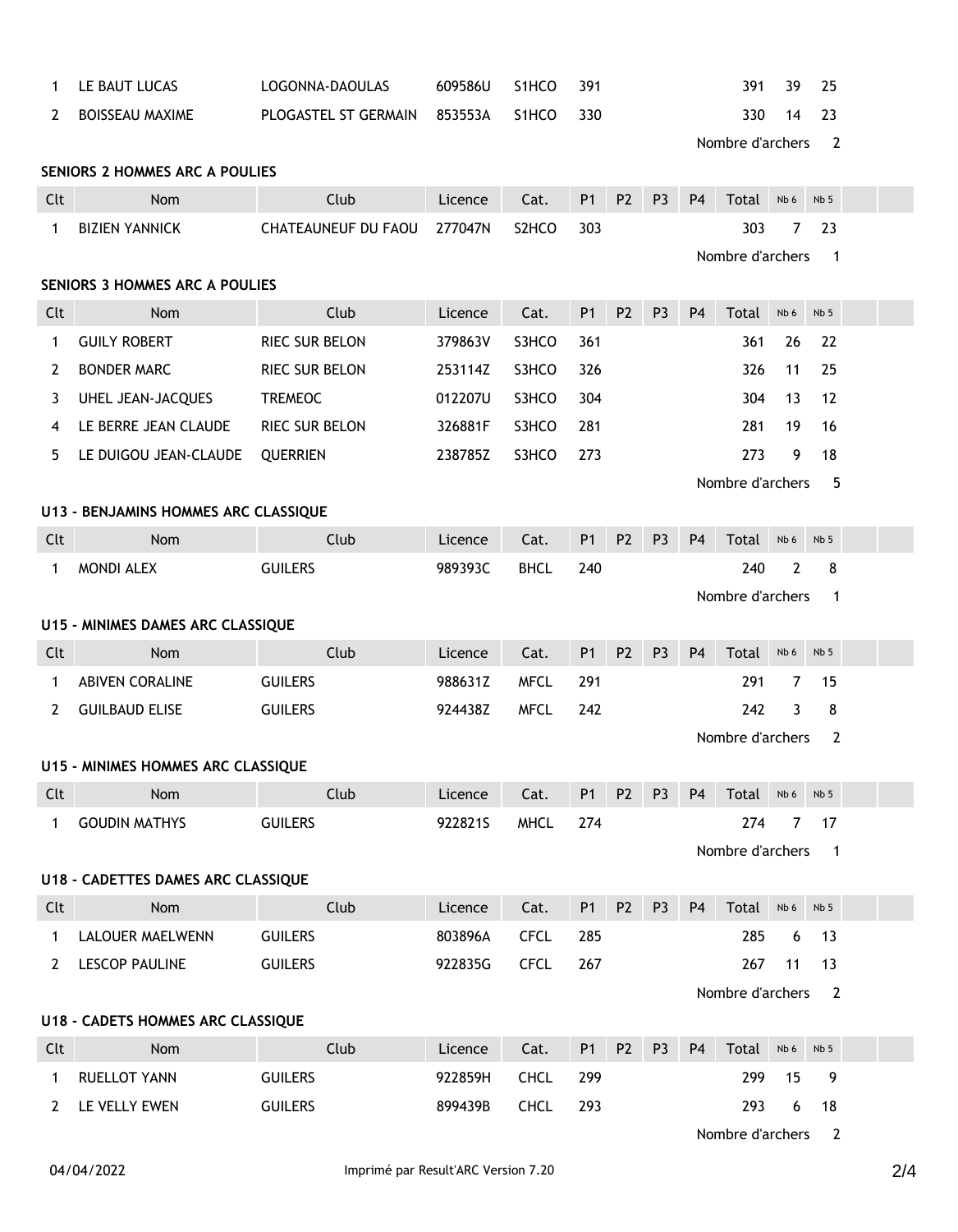|                                | U21 - JUNIORS HOMMES ARC CLASSIQUE                |                       |         |             |                |                |                |                                  |                  |                |                 |     |  |  |  |
|--------------------------------|---------------------------------------------------|-----------------------|---------|-------------|----------------|----------------|----------------|----------------------------------|------------------|----------------|-----------------|-----|--|--|--|
| Clt                            | <b>Nom</b>                                        | Club                  | Licence | Cat.        | P <sub>1</sub> | P <sub>2</sub> | P <sub>3</sub> | P <sub>4</sub>                   | Total            | Nb 6           | Nb <sub>5</sub> |     |  |  |  |
| 1                              | <b>GERMAIN EVAN</b>                               | PLOURIN LES MORLAIX   | 900606V | <b>JHCL</b> | 250            |                |                |                                  | 250              | 6              | $\overline{7}$  |     |  |  |  |
|                                |                                                   |                       |         |             |                |                |                | Nombre d'archers<br>$\mathbf{1}$ |                  |                |                 |     |  |  |  |
|                                | SENIORS 1 DAMES ARC CLASSIQUE                     |                       |         |             |                |                |                |                                  |                  |                |                 |     |  |  |  |
| Clt                            | Nom                                               | Club                  | Licence | Cat.        | P <sub>1</sub> | P <sub>2</sub> | P <sub>3</sub> | P <sub>4</sub>                   | Total            | Nb 6           | Nb <sub>5</sub> |     |  |  |  |
| 1                              | <b>BERTON CHLOE</b>                               | <b>BREST</b>          | 643005U | S1FCL       | 243            |                | 2              |                                  | 245              | 2              | 11              |     |  |  |  |
|                                |                                                   |                       |         |             |                |                |                |                                  | Nombre d'archers |                | $\overline{1}$  |     |  |  |  |
| SENIORS 1 HOMMES ARC CLASSIQUE |                                                   |                       |         |             |                |                |                |                                  |                  |                |                 |     |  |  |  |
| Clt                            | Nom                                               | Club                  | Licence | Cat.        | P1             | P <sub>2</sub> | P <sub>3</sub> | P <sub>4</sub>                   | Total            | Nb 6           | Nb <sub>5</sub> |     |  |  |  |
| 1                              | <b>LAURENT ROMAIN</b>                             | RIEC SUR BELON        | 770949N | S1HCL       | 231            |                |                |                                  | 231              | 3              | 10              |     |  |  |  |
|                                |                                                   |                       |         |             |                |                |                |                                  | Nombre d'archers |                | $\overline{1}$  |     |  |  |  |
|                                | SENIORS 2 DAMES ARC CLASSIQUE                     |                       |         |             |                |                |                |                                  |                  |                |                 |     |  |  |  |
| Clt                            | Nom                                               | Club                  | Licence | Cat.        | P <sub>1</sub> | P <sub>2</sub> | P <sub>3</sub> | P <sub>4</sub>                   | Total            | Nb 6           | Nb <sub>5</sub> |     |  |  |  |
| 1                              | STEPHANT VALERIE                                  | CONCARNEAU            | 819639M | S2FCL       | 233            |                |                |                                  | 233              | $\mathbf{1}$   | 15              |     |  |  |  |
| 2                              | LECLERCQ SOPHIE                                   | <b>QUIMPER</b>        | 907740Z | S2FCL       | 182            |                |                |                                  | 182              | $\overline{2}$ | 5               |     |  |  |  |
|                                |                                                   |                       |         |             |                |                |                |                                  | Nombre d'archers |                | $\overline{2}$  |     |  |  |  |
|                                | SENIORS 2 HOMMES ARC CLASSIQUE                    |                       |         |             |                |                |                |                                  |                  |                |                 |     |  |  |  |
| Clt                            | <b>Nom</b>                                        | Club                  | Licence | Cat.        | P <sub>1</sub> | P <sub>2</sub> | P <sub>3</sub> | P <sub>4</sub>                   | Total            | Nb 6           | Nb <sub>5</sub> |     |  |  |  |
| 1                              | POTHIER STEFEN                                    | QUIMPERLE             | 311641R | S2HCL       | 306            |                |                |                                  | 306              | $\overline{7}$ | 21              |     |  |  |  |
| 2                              | <b>GUIRIEC GILLES</b>                             | RIEC SUR BELON        | 637083G | S2HCL       | 296            |                |                |                                  | 296              | $\overline{7}$ | 21              |     |  |  |  |
| 3                              | <b>GLOAGUEN MIKAEL</b>                            | QUIMPERLE             | 466365U | S2HCL       | 279            |                |                |                                  | 279              | $\overline{7}$ | 15              |     |  |  |  |
| 4                              | LIGER LUDOVIC                                     | RIEC SUR BELON        | 592693G | S2HCL       | 259            |                |                |                                  | 259              | 11             | $\overline{7}$  |     |  |  |  |
| 5                              | LE LEVIER LOIC                                    | <b>BREST</b>          | 660524L | S2HCL       | 243            |                |                |                                  | 243              | 4              | 11              |     |  |  |  |
| 6                              | <b>DELOUP ALAIN</b>                               | PLOGASTEL ST GERMAIN  | 674029R | S2HCL       | 217            |                |                |                                  | 217              | 4              | 9               |     |  |  |  |
|                                |                                                   | Nombre d'archers<br>6 |         |             |                |                |                |                                  |                  |                |                 |     |  |  |  |
|                                | SENIORS 3 HOMMES ARC CLASSIQUE                    |                       |         |             |                |                |                |                                  |                  |                |                 |     |  |  |  |
| Clt                            | Nom                                               | Club                  | Licence | Cat.        | P <sub>1</sub> | P <sub>2</sub> | P <sub>3</sub> | <b>P4</b>                        | Total            | Nb 6           | Nb <sub>5</sub> |     |  |  |  |
| 1                              | <b>GLOANEC PATRICK</b>                            | <b>QUIMPER</b>        | 890421Z | S3HCL       | 227            |                |                |                                  | 227              | $\mathbf{2}$   | 11              |     |  |  |  |
| 2                              | <b>GUILLOU GEORGES</b>                            | CONCARNEAU            | 014701E | S3HCL       | 206            |                |                |                                  | 206              | 4              | 6               |     |  |  |  |
|                                |                                                   |                       |         |             |                |                |                |                                  | Nombre d'archers |                | $\overline{2}$  |     |  |  |  |
|                                | <b>HOMMES LONGBOW</b>                             |                       |         |             |                |                |                |                                  |                  |                |                 |     |  |  |  |
| Clt                            | <b>Nom</b>                                        | Club                  | Licence | Cat.        | P <sub>1</sub> | P <sub>2</sub> | P <sub>3</sub> | P <sub>4</sub>                   | Total            | Nb 6           | Nb <sub>5</sub> |     |  |  |  |
| 1                              | LE BAUT CHRISTIAN                                 | LOGONNA-DAOULAS       | 316058S | S3HAD       | 116            |                |                |                                  | 116              |                | 3               |     |  |  |  |
|                                |                                                   |                       |         |             |                |                |                |                                  | Nombre d'archers |                | $\mathbf 1$     |     |  |  |  |
|                                | <b>FIRST BB/CL/AD HOMME</b>                       |                       |         |             |                |                |                |                                  |                  |                |                 |     |  |  |  |
| Clt                            | Nom                                               | Club                  | Licence | Cat.        | P <sub>1</sub> | P <sub>2</sub> | P <sub>3</sub> | P <sub>4</sub>                   | Total            | Nb 6           | Nb <sub>5</sub> |     |  |  |  |
| 1                              | <b>CARRIOU FRANCK</b>                             | QUIMPERLE             | 914203Z | S2HCL       | 308            |                |                |                                  | 308              | 12             | 21              |     |  |  |  |
|                                | 04/04/2022<br>Imprimé par Result'ARC Version 7.20 |                       |         |             |                |                |                |                                  |                  |                |                 | 3/4 |  |  |  |